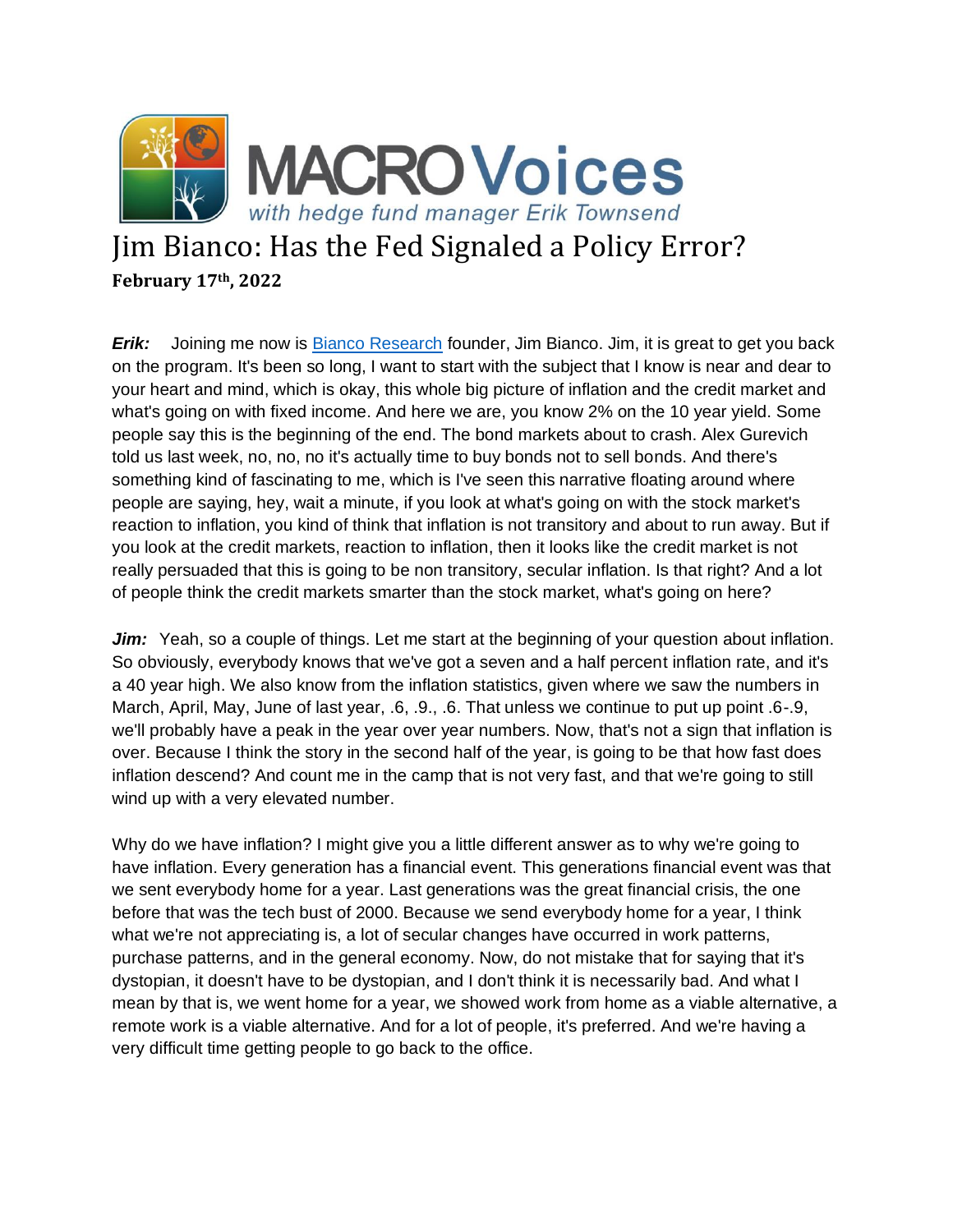In fact, their stories, even this week, HSBC being the latest, that the raising banker pay a lot, because one of the things that New York City banks want is they want you in the office five or six days a week, 10 hours a day. So they have to bribe you to do that. Because a lot of people don't want to do that anymore. And because we working at home, our consumption patterns have changed a lot. We need more stuff, as opposed to services, cuz we're now remote. And that is leading to a general confusion among shippers and manufacturers. What am I supposed to make? What am I supposed to ship? I have this schedule of what it used to be in 2019. But that doesn't seem to work anymore. Obviously, the 2020-21 schedules were lockdown schedules of what people wanted. I don't assume that's going to work. I don't know what they want. So I order everything. And that's why we have this perpetual supply chain problem as well too.

And the reason I bring that up is because it seems like a lot of economists like to say as far as the inflation problem is a supply chain problem. Yes, that's true. So therefore, do nothing, just stand there and wait, and the supply chain will resolve itself. No, it won't. It won't until we have an introspection of what is the post-pandemic economy look like? And I think the answer is it doesn't look like 2019. And so the sooner we understand that, the better we can go about starting to understand what this new economy is. In the meantime, inflation is going to stay elevated. There's a friction in the economy, a mismatch. There's a friction with supply. And we've also overstimulated the economy with too much stimulus checks and too much fiscal stimulus as well, too. So that's why I think that the inflation rate is going to stay up.

As far as bonds go, let me be clear that in this environment, you have to separate short term rates and long term rates. Let me start with short term rates, short term rates are going up. The two year note in the United States was 22 basis points in September. It's 160 basis points now five months later. The bond market is pricing in something like six or seven rate hikes as we go forward from here, and this is brought up an interesting disconnect. The bond market thinks six or seven rate hikes. But if you ask most fund managers... the Feds not gonna go that far, Feds not going to do that much. And the reason that you hear that as far as people saying the Feds not going to go that far, you go wait a minute, if the markets pricing in six rate hikes, is it what the market price is in the consensus but the consensus seems to be something less, because the people that price in those six rate hikes are T0bill traders, Eurodollar traders, repo traders, they're very, very close to the Fed. They think the Fed is going to be more aggressive equity traders, long term bond traders, international global fund managers that are not as close to the Fed, they think something else and what this is, is it's about a priority.

From 2000 actually from 1980. But I'll go 2008 as well too when they started modern QE to the beginning of last year. The priority of the Federal Reserve was growth, it was to make sure that the economy grew as fast as it could. And to that end, they had this thing called the new framework that they introduced in September of 2020, where they were going to put an emphasis on trying to keep employment as high as possible, even if it meant letting inflation run hotter than usual. The growth priority also shows up in what is known as the Fed put, the Fed will never let the stock market fall too much because it created a reverse wealth effect. But now I would argue that the priority of the Fed is shifting to inflation because of the big seven and a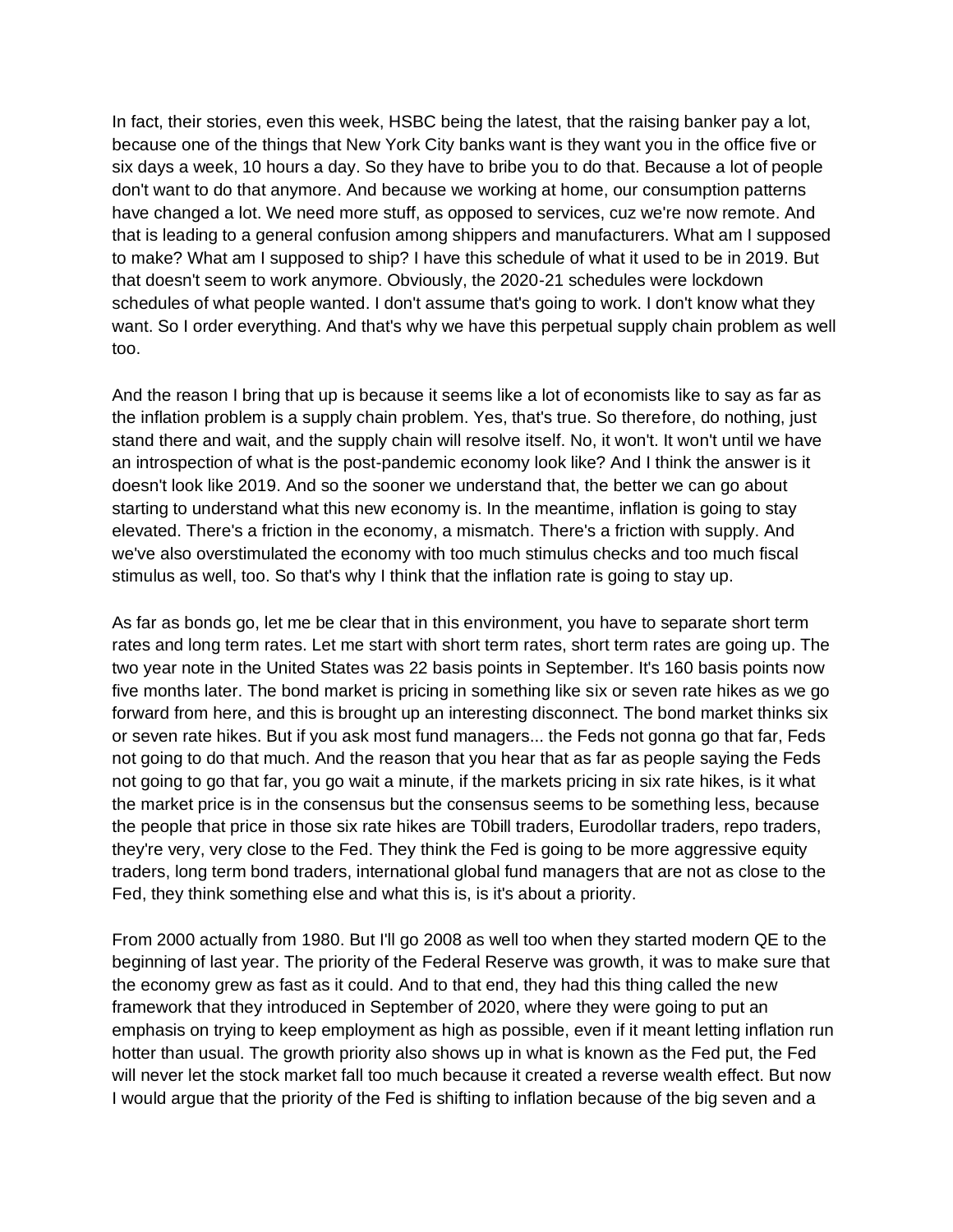half percent number, the persistence of inflation as well too. And it's going to stay there. And those that think no, the Fed will move less, the Fed will move less because it doesn't want to impair growth, it won't impair the economy, are going to find out that that might not be the priority of the Fed anymore.

Last thing you mentioned was about the credit markets, let me make a quick comment. Credit spreads have widened, they just haven't widened as much as you would have thought given the volatility in the equity markets. So first thing is they have widened. They have shown some concern. Now part of that could be the various mix of what you have in the credit markets. Energy companies tend to be bigger borrowers, so they're weighting in the high yield index or in the investment grade indexes higher than their weighting is in say the S&P 500. So with booming oil prices and booming energy prices, they're perceived to be better credits. And so their bonds are not widening as much as everything else. And with a higher weighting, you'll see them relatively perform a little bit better.

But there's another dynamic that's going on in the credit markets, which I think a lot of people don't realize is occurring. No one sells anymore in the credit markets. It's either you buy or you hedge or you buy your hedge. What has happened since January is two things. If you look at puts on the HYG and the LQD indexes, these are the high yield ETF and the investment grade ETF, the iShares ETFs puts have exploded in volume and open interest since the market started getting a little messy around January 1. Credit default swap volume has exploded higher. ETF volume has exploded higher. ETF volumes right now, if you look at dollar volumes of the HYG and all the junk indexes that trade, it's 80% the sell volume of the underlying cash market, no other ETF sector, whether gold, healthcare, international, whatever you want, nothing is approaching what is happening in the high yield and investment grade ETFs that they trade almost as much as the underlying market.

By the way, speaking of the underlying market, cash market volumes of high yield bonds and investment grade bonds that trade eight year low. They're not trading bonds. You buy bonds when you're bullish. You buy puts and you short ETFs. And you buy credit default swaps when you think things are going messy. So there's an old adage in the stock market. It's a market of stocks, not a stock market. I think that really applies for the bond market. It's a market of bonds. It's not a high yield market. But we trade this like it's a high yield market. We just you know, buy the ETF, buy puts, buy credit default swaps, or not. Wait a minute, just so you know, bonds are not the same as an energy bonds, which are not the same as healthcare bonds, even more than casino stocks, energy stocks and healthcare stocks. But that's the way that we seem to trade it right now. And that's one of the things that might be masking the selloff that you see or the lack of urgency in the credit markets is it trades as one instrument, and when that one instrument decides that now's the time to sell, which it hasn't for many many years because it either buys hedge, you could have real problems moving forward with the market.

And last thought on this for you. Why is it bigger now than it was before, I think this is an echo of the 2020 response to the pandemic. Remember, in the pandemic response, the Fed came in and created facilities to buy investment grade bonds and buy high yield ETFs as well too. And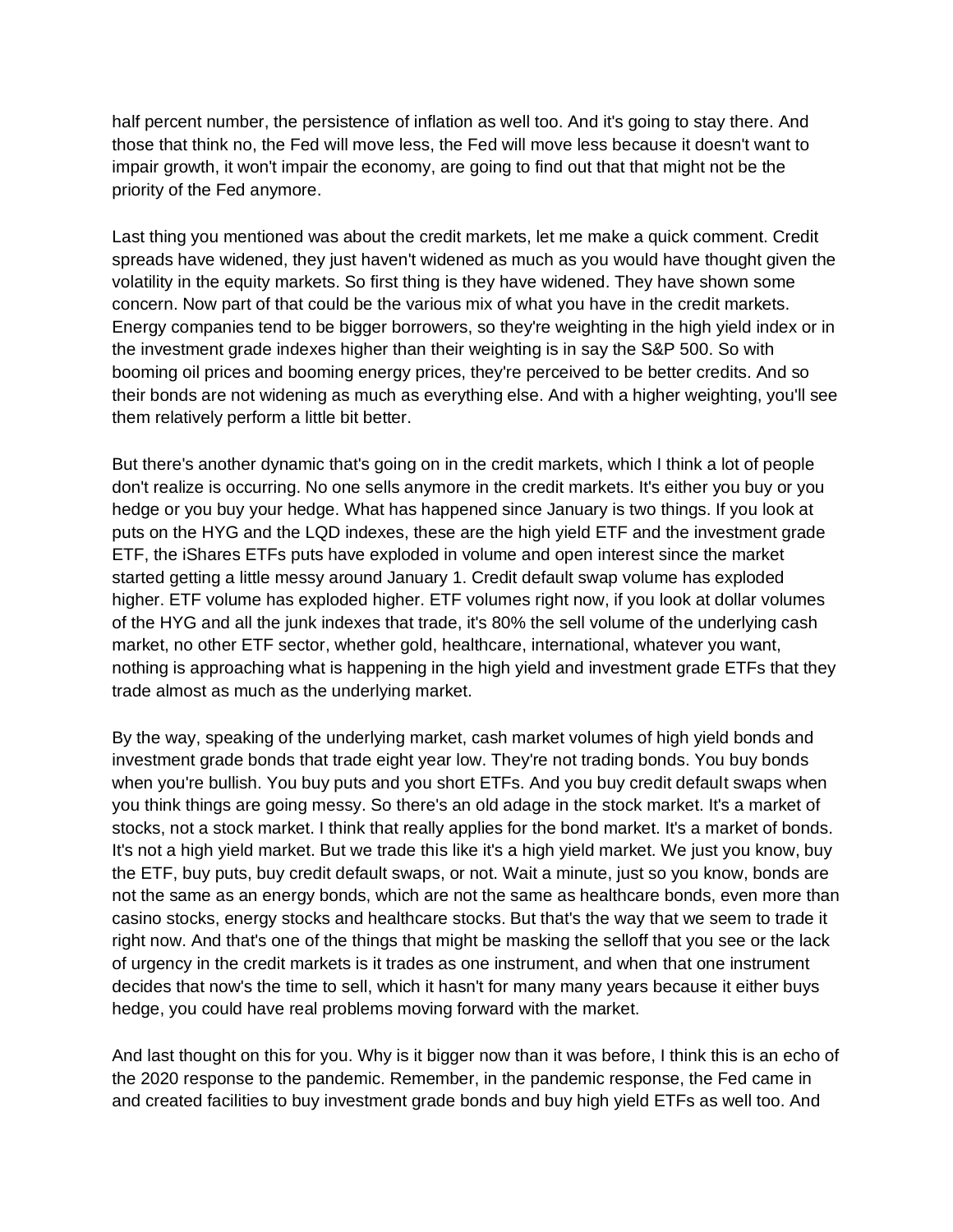there was a mantra that went around Wall Street. Buy credit, because you're co-investing with the Fed. As long as the guy with the printing press is buying the same thing you want to buy or refuses to let what you're buying go down, I want to be long it. Okay, the Feds not buying high yield ETFs or investment grade bonds today. But there is a belief that if the markets wobbly enough, the printing press will come back and make sure that everything's okay. So just hedge, just hedge, don't sell. If I'm right about the priority shifting. And a realization comes in, that the printing press, the Fed is not going to show up and start buying investment grade bonds, if they start performing sloppily, because they've got a different priority, then I think you're going to see a whole different type of credit market. So I'd say with the credit market sell off to be continued, because all they're doing is hedging. And they're waiting for the storm to pass.

*Erik:* Wow, so much to unpack there Jim. Let's go back to one of the first things you said, which was this trend. And I've heard it framed the same way you framed it by other people. They're saying, boy there's going to be this kind of showdown between employers and employees, because the employees are going to want to continue working at home and not have to go back to the office. The employers are not going to want to hear that. I feel like I'm missing something. Manhattan office space is super expensive. If we've learned how to work remotely and it seems to be working for most businesses, especially in finance, where you know, maybe people have to get a couple of extra computer monitors at home, but they seem to be able to do it. Why would the employers not want to save money on office space and just let everybody work at home? Why wouldn't that just become the new trend?

*Jim:* Well, let's start off with that. Just to put some numbers on this, about a third to maybe as many as half of the employees in United States can work from home. So we're not talking about everybody, right? You know, the great examples I like to use is a surgeon can't work from zoom and a waitress can't work from zoom. And a policeman can't work from zoom. In many other jobs like that is to but about a third to about a half of the jobs. So of those third to half of those jobs, you're right, a lot of them fall into financial services. So why aren't they all excited about the idea to save a ton of money because not only do you save money in real estate, you also take money in support. Because one of the things that happens when you work from home is you're responsible to, you know, support your own technology. If your computer breaks, you have to fix it. You know, they don't send the IT guy to your house. It's your problem if it gets fixed so you save a lot of money on that as well, too.

I think the simple answer is who is the office designed for and who likes the office the most? The office is designed for executives in you know, it is their office managing director types, senior vice president types, they prefer the office more than anybody else. Who are 75% of the employees roughly speaking in the service sector office, they can work from home, their administrative, they're operational, they're maybe clerical as well to. The office is not designed for them. They're the ones that have to take the New Jersey Transit through the port authority, that is not a fun thing to do, even through this day. They would prefer to work from home. So that's kind of the push-pull. Yes, Dave Solomon of Goldman Sachs wants everybody at Goldman Sachs back in the office 10-11 hours a day, five or six days a week, because the office is a wonderful place according to Dave Solomon. And he's right for Dave Solomon It is but for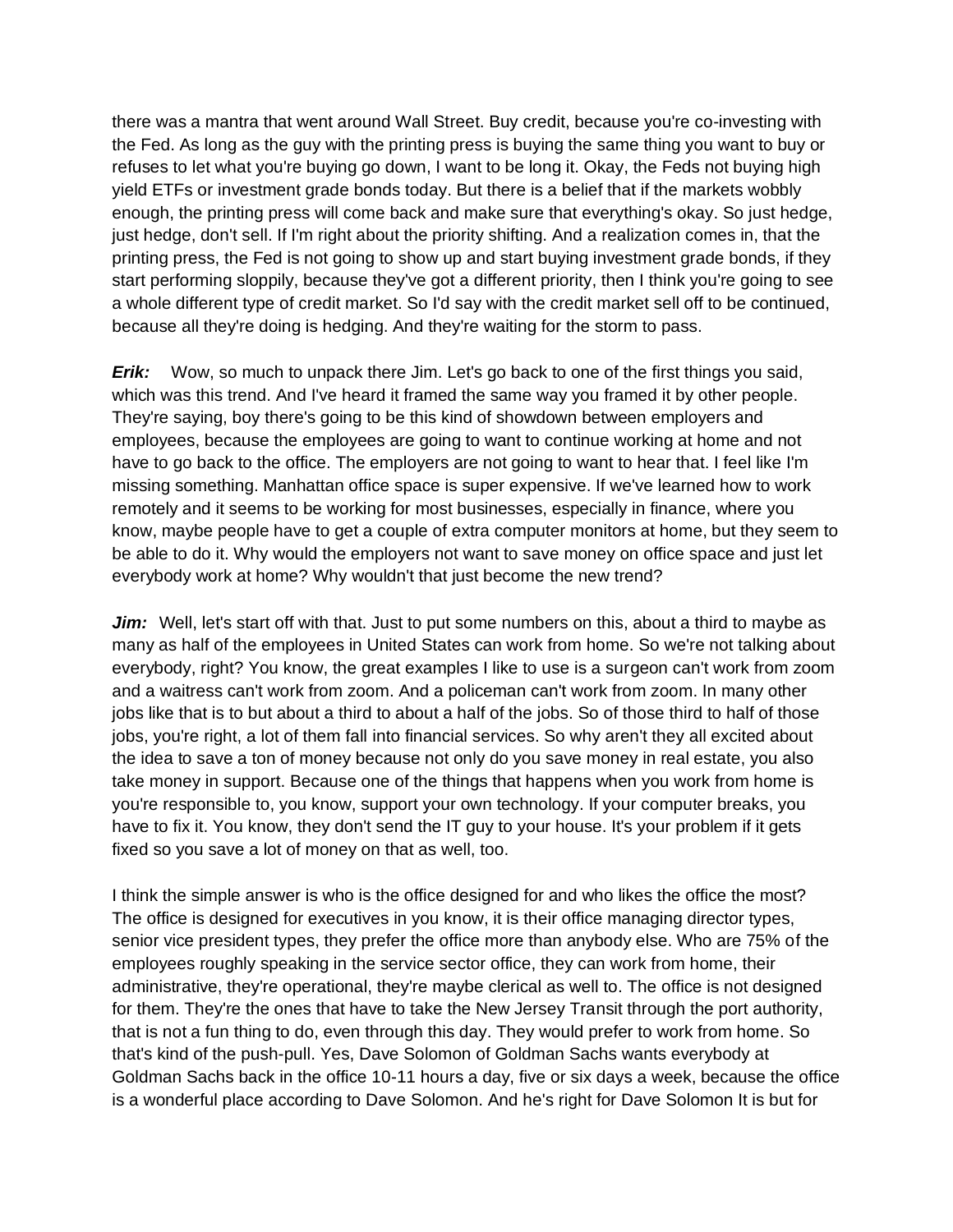the clerical staff, the operation staff, you know, the administrative staff, they might have a different view about 200 West Street which is the headquarters of Goldman Sachs, as well. So I think that that's kind of the push pull.

The other thing is a lot of Manhattan office real estate has been signed to very long term leases. JP Morgan, Jamie Dimon wants everybody back in the office why? He just spent over \$1 billion building the JP Morgan office tower. He's got a lease that is probably going to go forever, if not a generation. So he just can't say, oh, great, everybody's gonna go home, let's just get rid of the office tower. No it's yours, you own it now, as well. And you are going to fill it with everybody that you have, because you've spent years building this building. So the boomer managers are not ready to make that shift. But the millennial and Gen X staff, that's operation, clerical, and stuff is ready to make that shift. And that's where the friction is. That's why I said to you, I don't think it's a coincidence that at the same time, you're having this friction in that they want to be back in the office, you keep seeing stories all the time that they're raising banker pay to record numbers. They have to... that's the only way to get them to want to get on the New Jersey Transit and go through the Port Authority every day to come to an office. They would prefer to work remotely. And then when they work remotely, they probably prefer to move out of New Jersey as well, too. But if you don't let them work remotely, they can't move out of New Jersey as well.

*Erik:* Jim, I want to ask you about the Fed and whether or not they're making a policy error. But first, let's start with what's going on with the Fed because there's this story I don't really understand. Who the heck is Sara Bloom Raskin? I know that she's one of the Fed governors, but one of the less well known ones, why is she suddenly in the news, what's happening here?

Jim: She was a Fed governor and now they're trying to bring her back as the vice chairman of supervision at the Federal Reserve. In 2018, there was a FinTech company called Reserve Trust and Reserve Trust applied to the Federal Reserve in order to get a license to use the Feds master account. Now in English, what that means is, this FinTech company was going to be able to transfer money in the financial system without using a bank intermediary. They were denied. They then put Sara Bloom Raskin on their board, a former Fed governor, she made some phone calls to the Kansas City Federal Reserve, and the Kansas City Federal Reserve all of a sudden a year, within a year later, the Reserve Trust got their license to have access to the Fed master account. And to this day, they still advertise that they're the only FinTech firm that has that so they can transfer money by cutting out the intermediary of a traditional commercial bank. She then resigned from the board, and they bought back her stock for a million and a half dollars.

Now, I don't believe she did anything illegal in any of those activities. But two things from the smell test, it doesn't look very good, especially if you're being promoted or being nominated to be the head of supervision, not just any old Fed governor. Second of all, I believe Reserve Trust was headquartered in Denver, which is why the Kansas City Fed was involved in it. Because of Wyoming's forward thinking about recognizing Dows as a legal entity. There's a number of crypto banks headquartered out of Wyoming, that want to also get access to the Fed master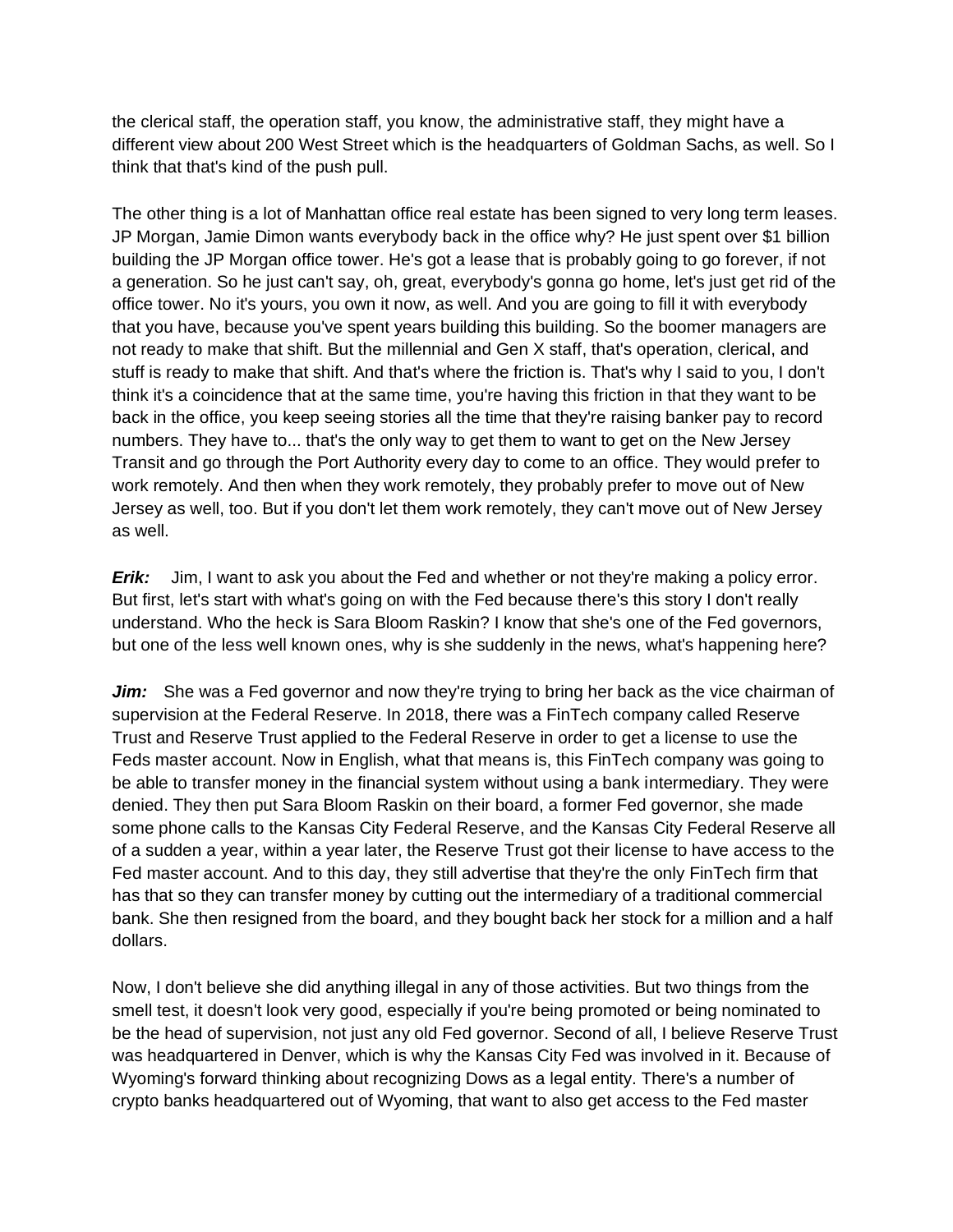account, which would have to go through the Kansas City Fed as well, too. They're not having any of that. They don't want any of these crypto banks to have master account status. So Cynthia Lummis, the Wyoming senator has been really hammering away. Why do they get a master account because they hired you to put on the board. But then these Wyoming banks that are crypto based, cannot get that. So the Feds in a very difficult position. Now the Republicans are ganging up on her. And they're not allowing as of this recording a vote in the Senate Finance Committee on the five nominations that the Biden administration has put up, which includes Jay Powell to have a second term as Federal Reserve Chairman and includes Lael Brainard to be the vice chairman of the Fed.

So, in essence, they're holding all of this up. Now we'll have to see by the time this recording comes out, whether or not Sherrod Brown, the Democrat head of the finance committee decides to separate Raskin and say, okay well, we'll just vote on the other four because they're not as controversial. If he does that, she's effectively dead. They'll never vote on her, and that'll be the end of her as well. And so we'll have to see, but it is holding this up. And Erik, this brings up another issue as well too. Wait a minute, January 31 that was the end of Powell's term. It's mid-February as we record, why is he still Federal Reserve Chairman, if if they have not voted on him again? Well first of all, Federal Reserve rules say that if the next guy to be the Fed chairman is not been approved by the Senate. The old guy continues in the seat until they get around to voting in the next guy. Well, in this case, the next guy is also Jay Powell. The old guy is Jay Powell. So the Senate didn't see an urgency to kind of get it so they let his technically lapse and let them stay in there until they vote on them.

But here's the problem. I mentioned a second ago that there's a priority among the Fed maybe of switching to inflation. We also know that inflation is the number one issue in the country, according to political polling. It is not crime, it is not COVID. It is not foreign policy like Russia. It is not climate change. It is inflation is the number one issue in the country. President of the United States has on many occasions including earlier in the week we're talking that the Federal Reserve has a plan to rein in inflation. So he said to the American public, yeah, I know, you're very upset about inflation. There's this guy named Jay. And he works in this marble building over here in Washington called the Federal Reserve, he's gonna fix it for you. And so the Fed is under enormous political pressure to do something about inflation. And oh, by the way, it wasn't their plan. But effectively, the Senate is sitting on a veto of the Fed. You know, so that J. fix inflation, J. If you don't fix inflation by say mid year, we could just march down to the floor of the Senate and we don't have 50 votes for your renomination. And we'll throw you out and we'll find somebody else.

Now, again, I don't think that was the plan all along. And I don't even think they think that right now. But effectively, that's what's happened is that he is the Federal Reserve Chairman. He is being asked to bring inflation for the first time in 40 years, and the Senate is holding the sword of Damocles over him. At any point he displeasures the Senate. They just want a 50 votes for him and he's out. So the Fed is in a position of enormous pressure of loss of independence that we've frankly, I don't think we've ever seen right now with the Federal Reserve. And we'll have to see how it plays out. And what I'm suggesting is, it's all about inflation. And it's all about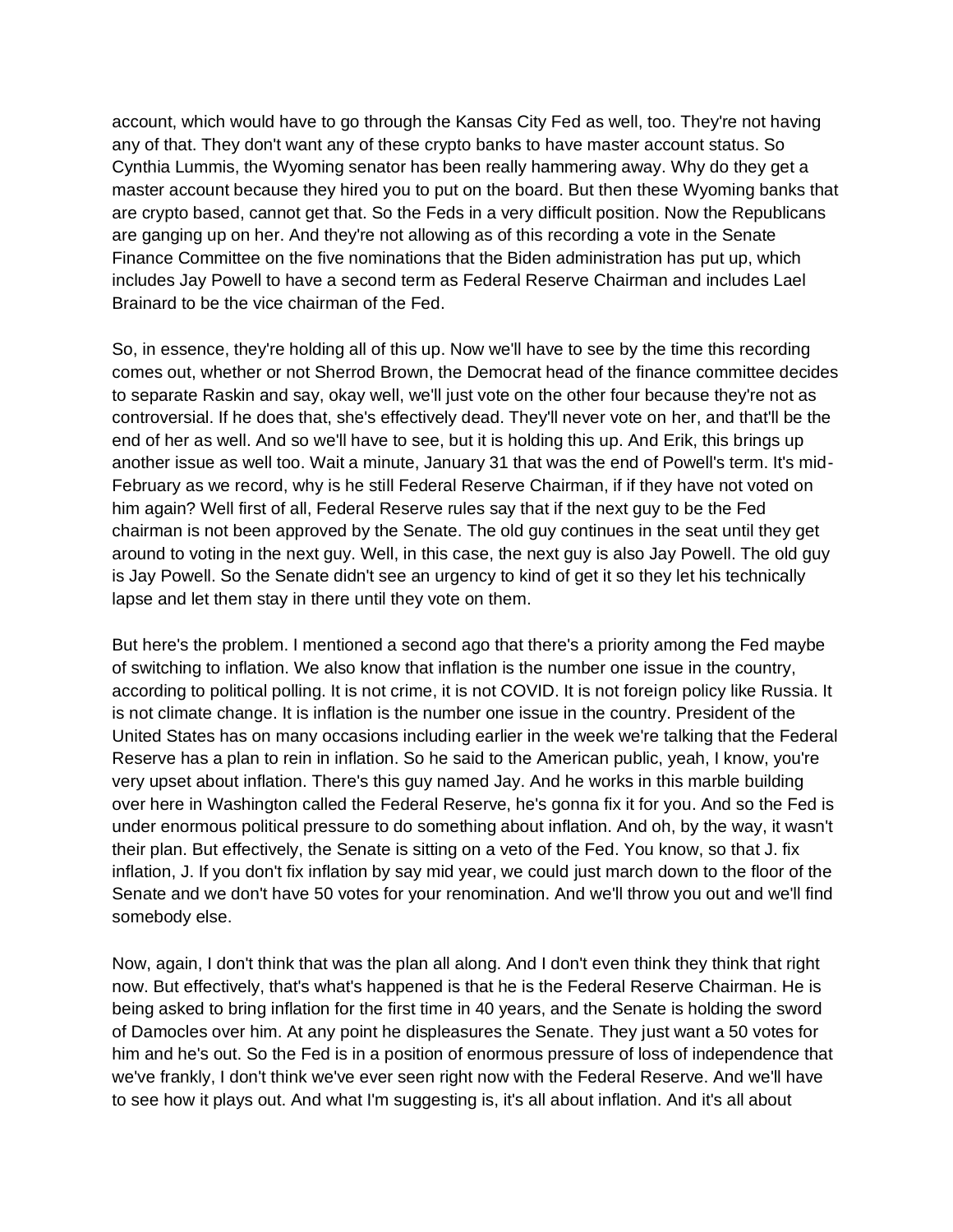politics. And that's what cerebral Alaskans about. And that's what this whole thing is about. It's about politics, the Fed is one of the most political or, you know, the Fed likes to say that they're non-political, that is not true at any point in at least a generation. The Fed is intensely political and it revolves around inflation.

*Erik:* Jim, just summarizing that your position is that the Feds independence has been compromised at least to some extent. Well, that's a perfect setup for my next question. Because if you look back to the end of January when the FOMC meeting occurred, and we had that nosedive in markets, well wait a minute, some people said that can only mean one thing that's got to be that the market is telling us that the Fed has just signaled a serious policy error. They screwed up by being too hawkish, too aggressive, it's clear that their intention is to be very aggressive in raising rates that's going to crash the economy, lead to a recession. And the stock market is of course, a leading indicator of recessions. It means what's coming is a recession.

Now, I think there's another argument, which is maybe the Fed is doing the right thing in terms of responding as they need to inflation. And perhaps it's not so much of a policy error. What is it? Is it is it a policy error? And if it is a policy error, how long does that policy error continue? In other words, if it does continue to crash the stock market, how far do we go before from what you're saying, if their independence is compromised before somebody whispers in Jay Powell is here and says if you want to be around next week, you better do this next whether it's what you want to do or no?

*Jim:* I think it really comes down to the belief about inflation. And there is a strong belief in the financial markets among fund managers and traders and economists, those that care about this, that it's still somewhat transitory that it will peak in the spring. I agree, it'll peak in the spring, and that it will rapidly decelerate down to around two and a half or 3% by the end of the year. I disagree. I think that with the strong housing market, with the inability to as I explained before, the inability to understand the shift in the economy, the supply chain problem has been lingering and is still an issue, that the descent of inflation will be much slower and will stay at unacceptably high level. So that's where the debate comes in, as well. But I also think that the Fed has already made a policy error. They have another thing that the Fed likes to do, which is called forward guidance. In English what that means is, the Fed wants to tell you 16 times what they're going to do before they do it.

This inflation thing that remember one year ago, inflation was one and a half percent. Today, it's seven and a half percent. It moved up on them too fast. They initially put in their framework for their new framework to emphasize unemployment, dismiss inflation fears, call them transitory, say it was going to go away because remember, the original forecast of the Fed was inflation was going to peak in the spring of last year and come down. And that was when it was at an unacceptably high rate, by the spring of last year was two and a half percent. And it was gonna come back down under 2%, by the end of December of 2021. Instead it shot up to seven and a half percent, as well. So they're now, they've waited too long. Look, we're recording this in February, the Fed is still buying bonds in February, they're still easing. So they've been way way too late in this. Maybe if they had started to taper earlier, ended the taper earlier, maybe have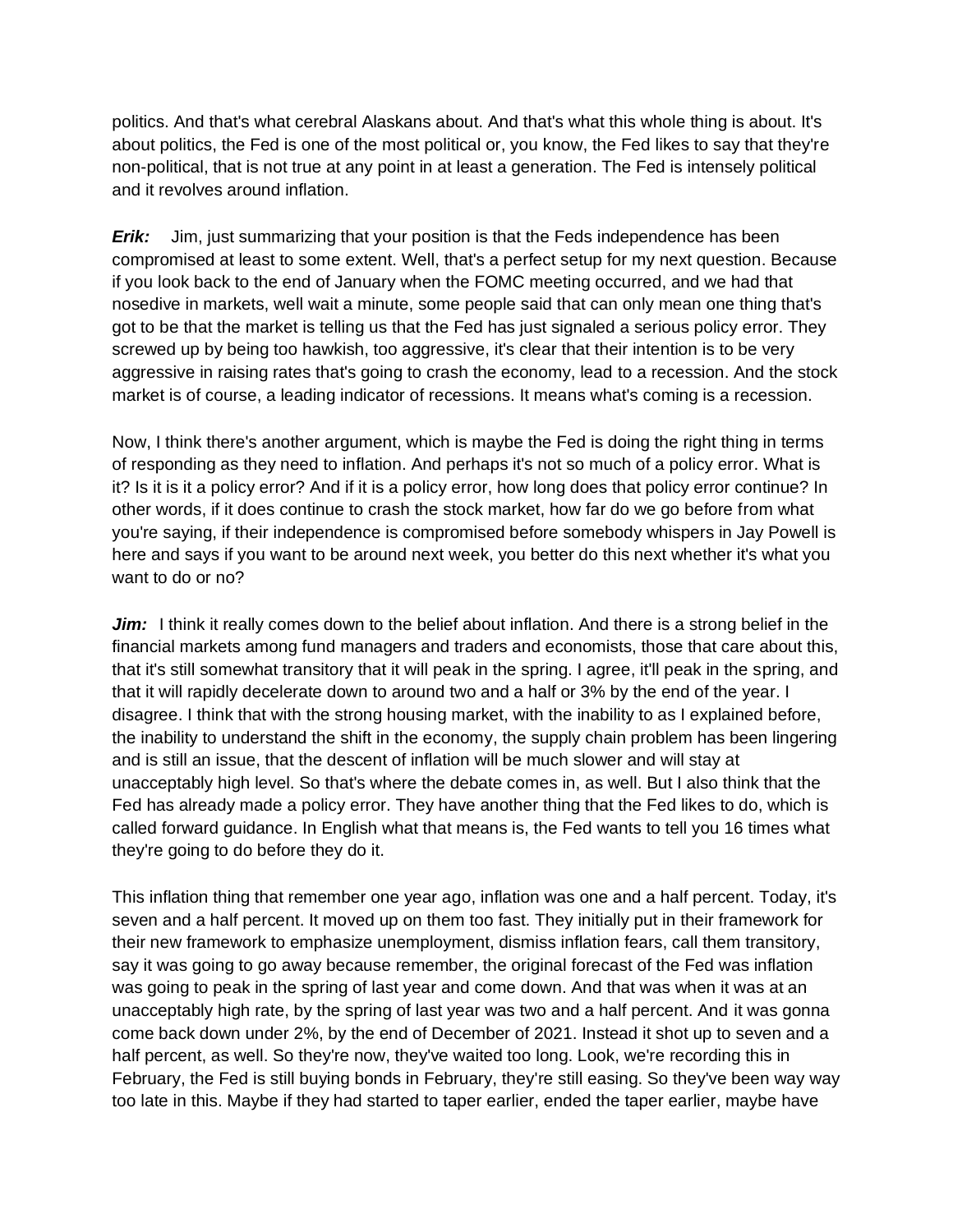one or two rate hikes in place now, they would have actually changed the outlook for the bond market, but they are operating so late in this and they are under so much political pressure. Yeah, they're going to have to raise rates. And as I like to say, at this point, the Fed has only got trade offs. They don't have a policy that's going to make everybody happy. Somebody is going to have to be upset here.

They can either raise rates too much, risk inverting the yield curve, risk growth, as well to risk the stock market because they're fighting inflation. Or the Fed can say no, we can't do that much rate hikes, we can't be that aggressive, because we would risk growth. And then let inflation run because one of the other things is let's say the Fed says that all right, look, we'll raise rates a couple of times. But we really can't get aggressive in raising in dealing with this inflation thing and raising rates too much, the economy will put the stock market at risk. We could wind up having a reverse wealth effect. Go read the left wing publications. Mother Jones, Xers and stuff. What are the economists in those saying? Look if the Fed can't get inflation under control. Let's just bring back price controls. Let's just bring back wage and price controls. Yeah, they didn't work in the 70s but they're desperate right now. The day we're speaking, the Washington Post has a story. The Democrats are the ones that love taxes, want to see fossil fuels usage reduced to save the planet, they're getting ready to cut the gasoline tax for the rest of this year because they're so panicked about what's going to happen in December as well too.

So if the Fed doesn't get this under control, there will be I think, talk about price controls before the end of the year. I think the Fed also knows this. And this is another reason why the J saying don't go there with those price controls. Let me handle this. I'll move 50 in March. And I'll just keep hiking every meeting until we slow the economy enough to bring down inflation. So as I've tried to say here, there's only trade offs is who gets screwed here? You screw the people that are upset about inflation. Why is inflation the number one issue in the country. According to the Federal Reserve's survey of consumer finances 40% of the American public has less than \$1,000 of savings and they rent. Every day, they see prices going up. And they see their paycheck buying less and less. According to the latest CPI number goods, which is about 30% of CPI was up 18% year over year. Stuff was up 80%. 70% of CPI is services and they're up about four and a half or 5%, which is still unacceptable, which is how you wind up with an average of seven and a half or there abouts. So they're really seeing every time they go to the store stuff is going up. Food prices are going up.

Why do you think the President is screaming about Big Beef, you know trying to manipulate the price of hamburgers. And of course, gasoline prices again hit 3.50 a gallon nationwide, which is another eight year high the day we're recording. So you're seeing that those are the people that are tremendously upset. 40% of the country that doesn't own assets. I don't have a stock portfolio or own a house to watch them zoom up in price. Yeah, okay, I'm paying more at the grocery store. But who cares? Look at what my Spiders did, my S&P ETF or look at what the price of my home is right now like the other part of the people are. So the Feds got a choice. Do they help those 40% or they help the 10% that own equities. And that's where like I said there's no policy that makes both of them happy. That ship sailed long ago, I think they're going to lean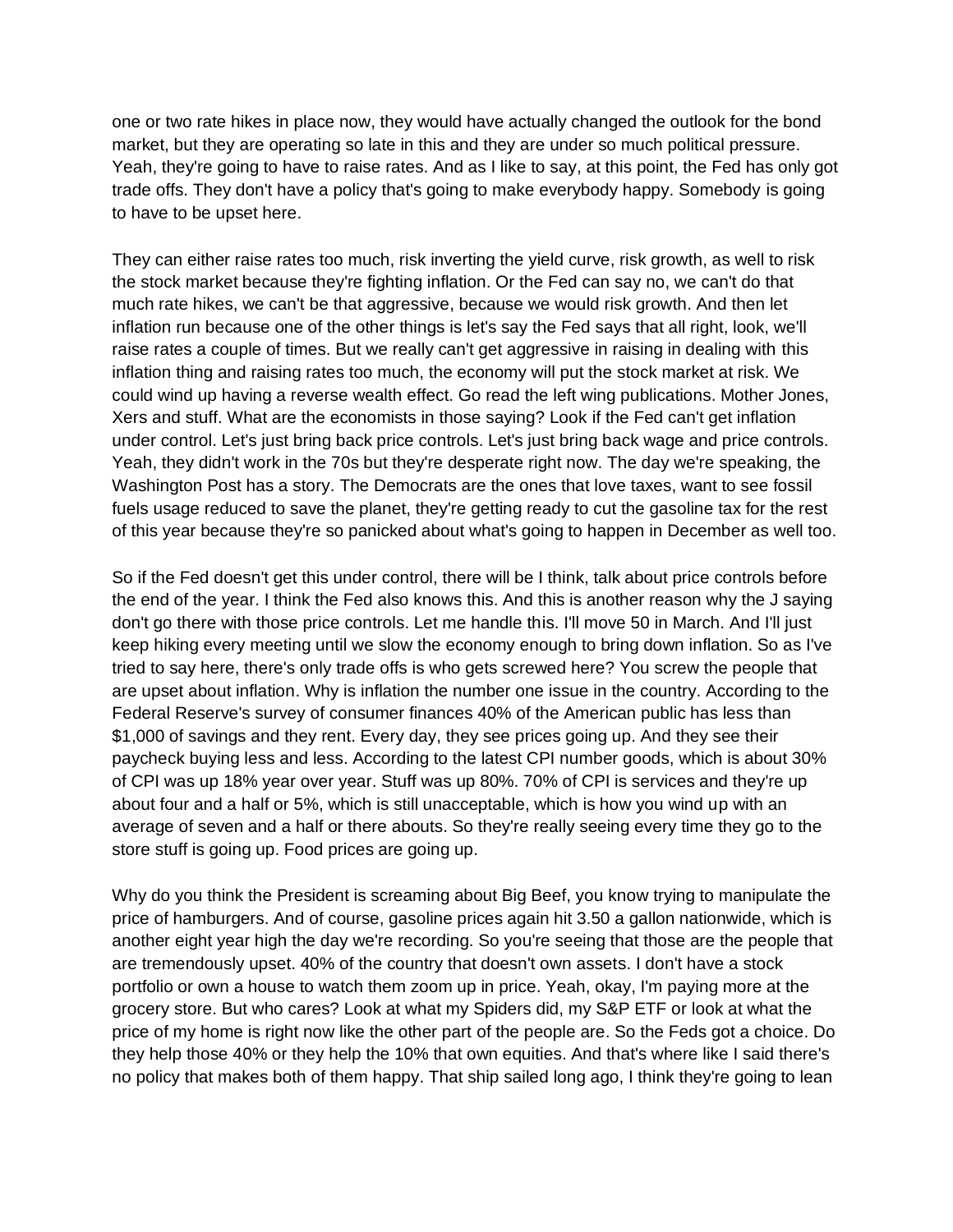towards the 40%. And that's why I think that there's going to be a rude awakening in financial markets that they're not the priority anymore.

*Erik:* Let's come back to this question of whether inflation is transitory or secular. Because, you know, I've been in the secular camp and frankly I'm no expert on this. A lot of people I look up to who are much more expert than me are more in the transitory camp as Alex Gurevich was last week. But you know, all those guys in the transitory camp if I'd asked him six months ago what do you think of the possibilities that we're going to get a January print? It's seven spot 48%, they would have laughed in my face and told me it was impossible.

So I guess my question is, how do we draw a line in the sand and say okay, if this happens, it's decided we know that this is not transitory, it's actually quite a bit more than that. I mean, I'm hearing that inflation, according to all the experts who think it's transitory is supposed to peak in February or March, sometime in the spring. So how long do you wait after that, to see that the trend has stopped in order to conclude that that really happened? And if we continue to see inflation persist through the summer, say it into Labor Day, American Labor Day, the one that happens in the beginning of September. Does that mean that the transitory group was wrong and the secular group was right, or is it still too early to tell? How do you decide? Who do you how do you know when it's right?

*Jim:* Well I think the short answer is it's going to take years for us to decide which side is going to be right. And let me start with this. Dan Tarullo was a Federal Reserve Governor from 2008-2017. And I like to joke the Federal Reserve governors, you really want to listen to are the ones that recently leave, because most of the job of a Federal Reserve Governor is your hand at talking points and go out there and read them and read them like you mean it. But once you leave, you get to tell everybody what you really think. And Dan Tarullo went to the Brookings Institute in October of 2017 and gave a speech. And this speech was the Federal Reserve really has no framework for inflation, we really don't understand why it goes up and why it goes down. There was an economist at the Federal Reserve, Jeremy Rudd. He put out a paper in September of last year and the paper was essentially designed, why do we think there is such a thing as inflation expectations and he basically argued the Fed always talks about inflation being well anchored. That's not a thing. It's kind of a made up thing that we don't even know what anchored inflation is or unanchored inflation is as well to.

That paper kind of slipped in under the wire. The Fed probably didn't want to publish it, but he'd been there for 20 years and figured out a way to get the paper out. So let me start with the premise. We don't know what causes inflation. I know you're gonna get people oh, yes, it's monetary, its supply chain. It's this or that. Yea go ahead and correlate that over a long period of time and the answer is zero. So this is what makes inflation so difficult. All we have are opinions about inflation. All we have are theories about inflation that eventually get, you know, disproven and the theory that we're disproving now in 2022 is modern monetary theory. Uh, you know, first it was monetarist that got disproven then it was rational expectations that got disproven. And now it's modern monetary theorists. You know, the Stephanie Keltons of the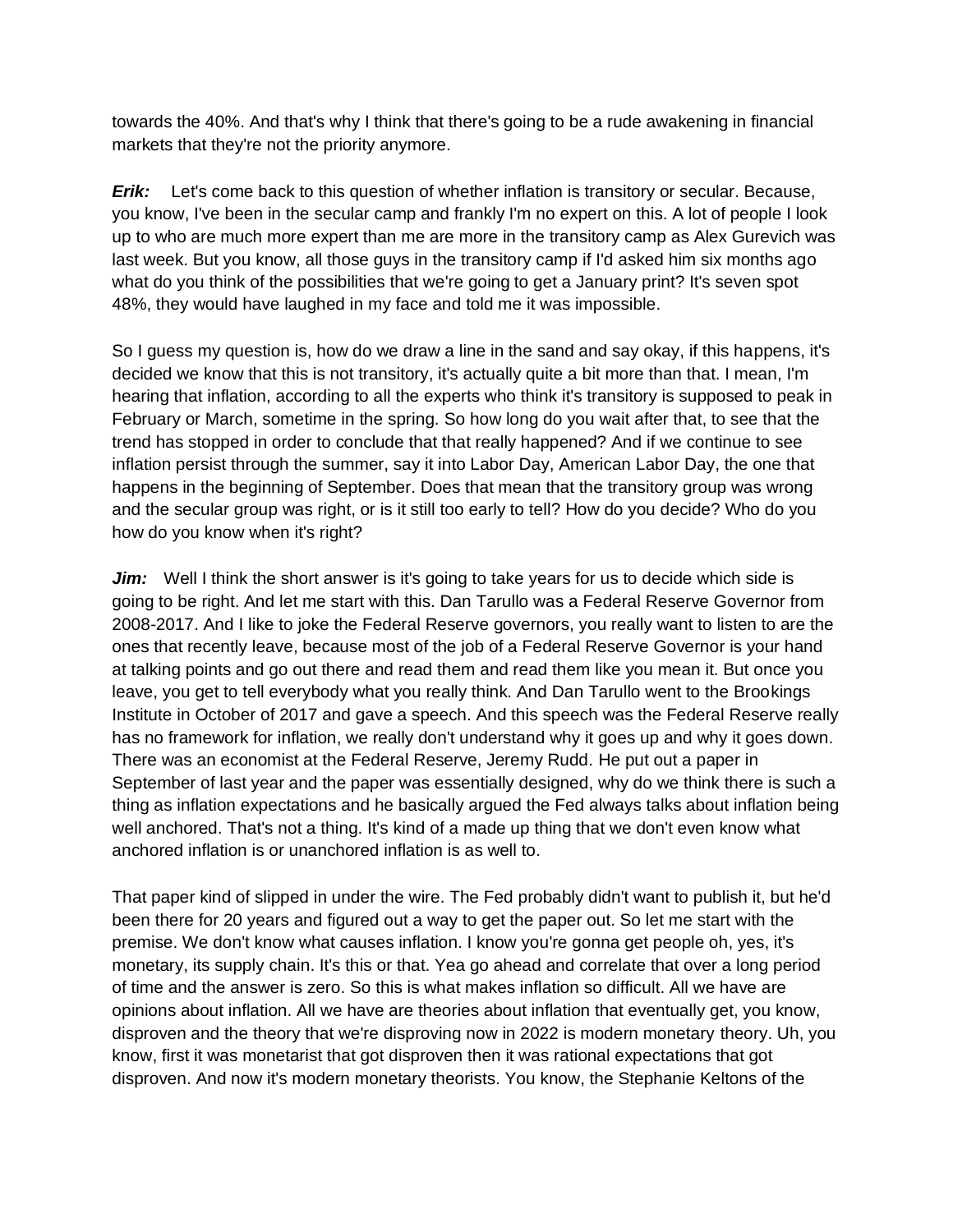world. You're on the firing line now that you're going to be defrocked as the next theory as to what causes inflation.

So let me start with that premise. We don't know what causes inflation. We think we do. We like to dismiss it as being this or that. And so therefore, the transitory crowd can do exactly what you said. There is no possible way we're going to see seven and a half percent inflation six months ago. And when we see it, they just plow straight ahead and say it's still transitory. And there is a nonzero chance they could be right, that you know, that inflation could peak and dramatically accelerate-decelerate into the two and a half percent range within a year. Now, I think the only way that's possible is if you had a dramatic deceleration of the economy to. You want to get 2% inflation back, throw in over tighten, have a policy mistake, have the economy go into recession, guess what, you'll have 2% inflation within a year, but they think you can have it without a recession. So it is a difficult question to answer. And I think people need to understand that. If it wasn't a difficult question to answer, here's the theories. We all agree on it. This is what causes inflation, then we wouldn't be having this debate.

So I think we're going to continue to have this debate. But what I think is changed the dynamic that people have a hard time understanding is the political aspect of this debate. Panicky Democrats over what's going to happen in November. Willing to cut the gas tax right now, telling the American public this guy named Jay is going to fix it. He's going to fix it right now. Not voting on him, so that we've got like a veto over the Federal Reserve. Again, that wasn't their plan, but it's effectively become what they have right now is a veto over the Federal Reserve Chairman, and his new role in a second term. As well to putting tremendous pressure on the Federal Reserve to address 40% of the public doesn't own stocks, doesn't own a house and is very very upset about what they're seeing in terms of at the grocery store, at the mall, and at the gas pump. And even if you want to argue whether the Fed can't print ships, the Fed can't print barrels of oil, and stuff, the President has already told the public Jay is going to fix it. And Jay better start acting like he's going to fix it. And that means get aggressive with raising rates.

## *Erik:*

Let's take that notion of get aggressive with raising rates and talk about what it's really going to mean then for the stock market. Because if I summarize kind of the gist of what I'm getting from almost everybody, it goes something like this. Look, the Feds going through this thing. They're gonna raise some rates for a while. But we've seen this movie before. We know what happens is you get to 20% or so down on the stock market and the Fed changes its tune, the Fed put kicks in, and you they change their tune. And you know, that everybody just looks past and says don't worry, the Feds got our back. I agree with you that I think there could be a lot of not so much from the Fed itself but political influence changing this as you see more and more people that have a very different view that favor that 40% as opposed to the 10% really saying, you know, we don't need to save the stock market, we need to take care of that 40%. And I think what we eventually get to I'm surprised, Jim, that it sounds like you think MMT has somehow been discredited or disproven. It seems to me that the MMT crowd is still got the political ear. And I would anticipate that as things start to get bad, where you've got a real problem with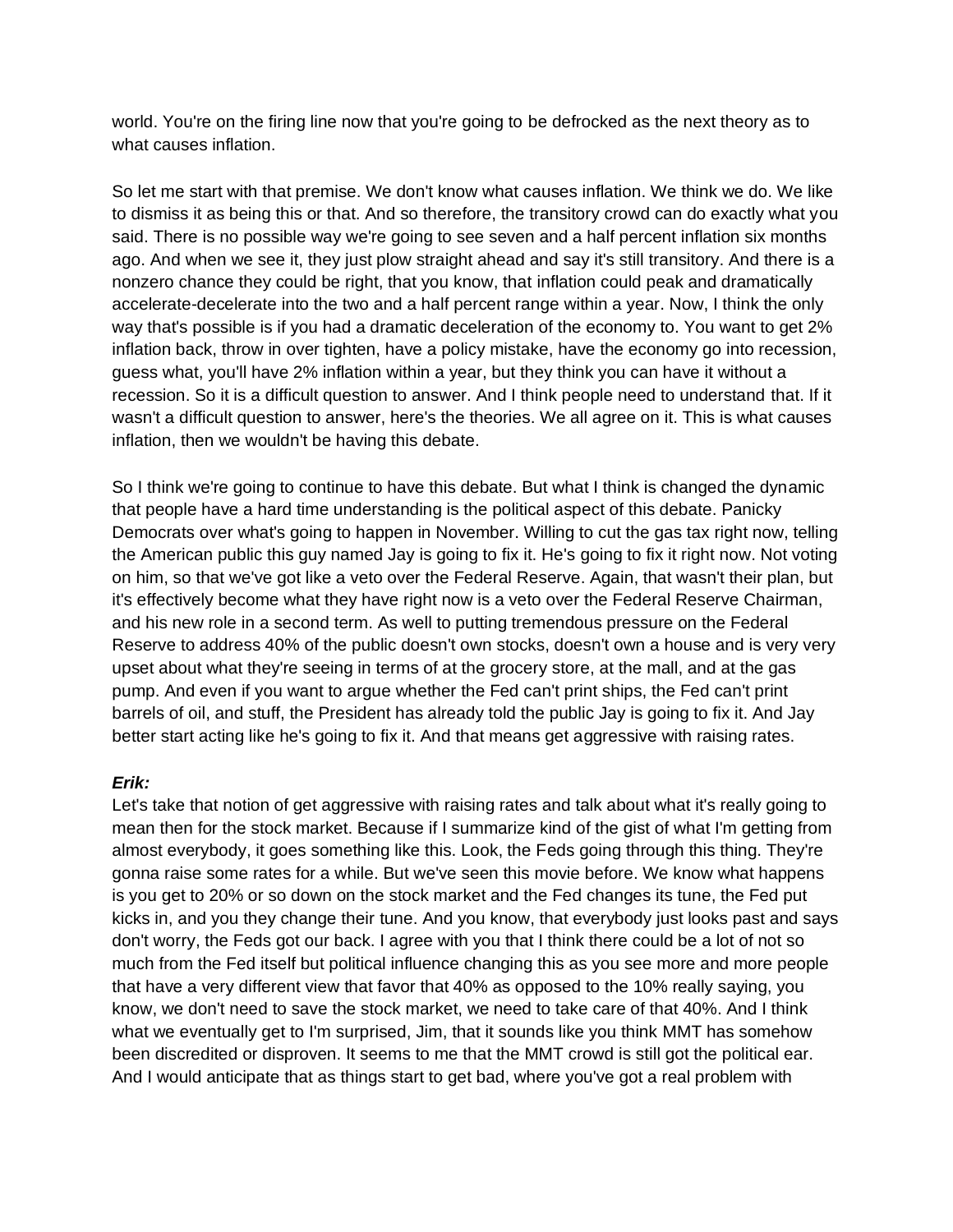inflation, the 40% is in real trouble. You do exactly what the President of the United States prescribed as the solution for inflation, which is pump more money into the economy.

Now, that is obviously completely at odds with anything that anybody who understands inflation knows to be the right prescription. But that is what President Biden said is we're going to pump so much money into the economy, that inflation isn't going to matter. And I would imagine that the Fed can let inflation run hot, while the MMT crowd says look, let's support that 40% with a whole bunch of universal basic income, new transfer payments, new support, so that the people who are getting run over by inflation have extra money to pump into the economy, which of course, just exacerbates the inflation and starts to get it to the point where it runs away. I'm certainly not suggesting what I'm describing is desirable or anything that I would advocate. But it seems to me that the political backdrop right now is for the MMT crowd to continue to have a lot of influence and for there to be a lot more stimulus. I think is we have to withdraw COVID stimulus, the politics are gonna say, well, we got to replace it with some new kind of stimulus so that we can keep getting votes and handing out stimulus. The idea of withdrawing all the stimulus and letting the economy crash. That's not popular. We're not going to go there might change if there's a change in politics after the November elections. But for now, I'm not sure why you see this is the MMT crowd has been discredited. It sounds like you see it differently.

*Jim:* Yeah, so let me let me be clear on what I think they're beginning to be questioned on the road to being discredited. And as I said, every other theory before MMT as to how the economy works, what causes inflation, ultimately had been discredited. At one point or another. Remember everybody focused on money supply 40 years ago and money in monetarists and then all of a sudden, the monetarist stopped working as well too, because ultimately, inflation is a very very difficult animal to understand. So yes, the questioning is begun with MMT. It started with a big New York Times Magazine article about two weeks ago talking about whether or not MMT is one, but it had an asterisk on it. And it was all about, you know, explaining the inflation. And it's been an enormous debate. So the debate is begun. And I think it ultimately ends with them being just the next theory that goes down the drain. And they'll be replaced by another theory, it could be another pro government type of theory that comes along as far as when inflation goes. The other problem with politics. Let me draw it. Let me go back to politics.

Okay so if the MMT crowds argument is, we need more stimulus in order to, you know, to do what Europe has said, I mean, Italy and France have both come out in the last six months and said, I understand petrol prices are high and you can't afford petrol. You know, it's already high enough as it is in Europe. So here, we're gonna mail your money so you can afford gas. You can afford but more petrol. Well, that just keeps the price high. You know, the reason the price is high is because we need demand the slow and if you're going to keep subsidizing demand, then the price is going to just stay up. Well, if MMT wants to say that here is their two problems. Problem one, Joe Manchin of West Virginia 50-50 Senate, Joe Manchin of West Virginia was a Democrat. He said no way. He's not gonna vote for any more stimulus. So you're not on to 49 senators. Kirsten Cinema of Arizona is probably not going to vote for it as well too. Let me throw out a third one that a lot of people don't really focus on a lot. There's a Democrat Senator Ben Ray Lu John from New Mexico. He had a stroke two weeks ago. And he had surgery, and he's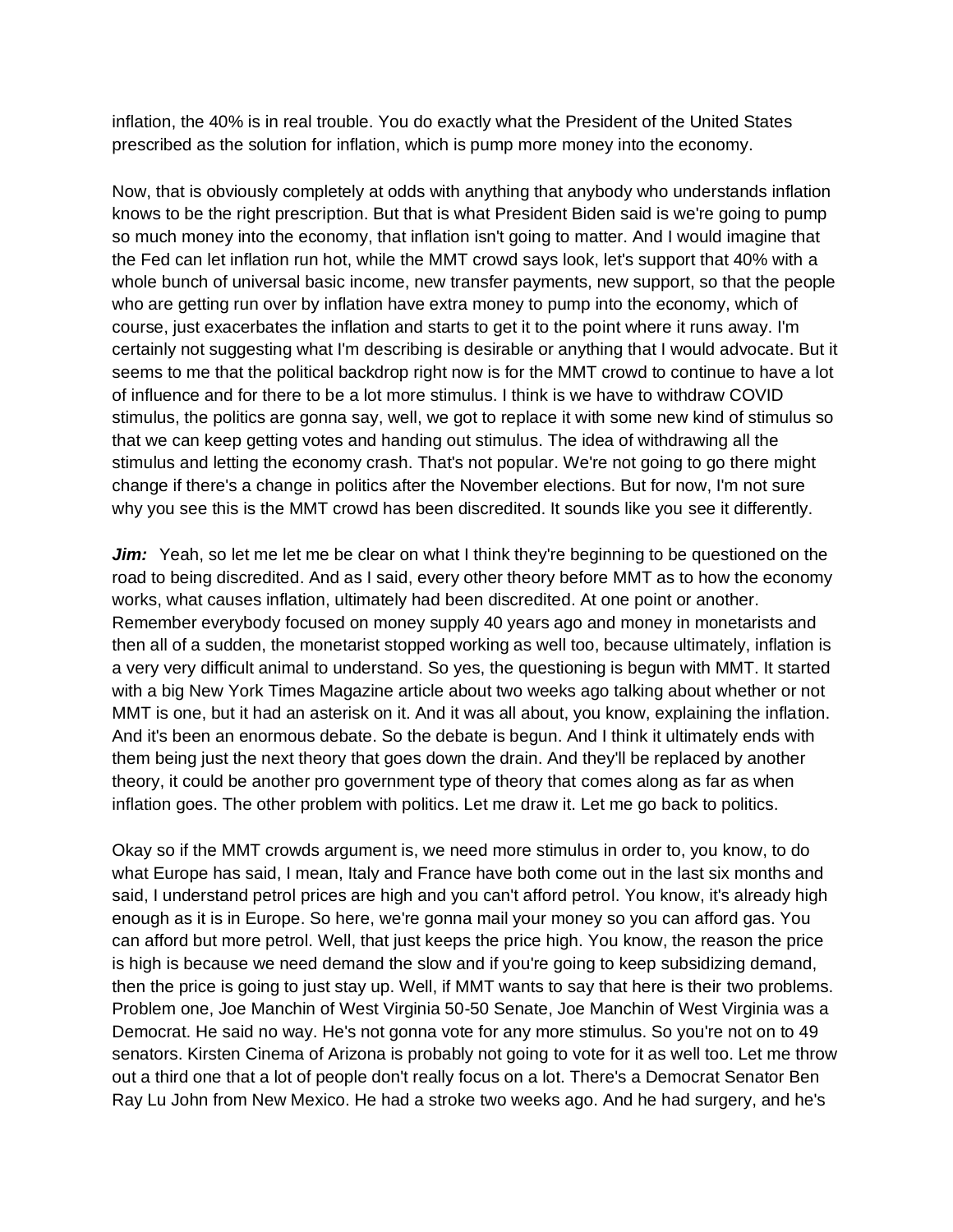been in the hospital, and his staff is not releasing a medical update on his status. Now, he's still the senator from New Mexico, he's a Democrat, he's probably not going to be around for several weeks if not months to vote on anything because of his health considerations.

You're down to 47 senators right now. You're gonna have to find three Republicans, at least three Republicans in order to vote for any kind of stimulus package. By the way, they voted for none of them last year. So there's going to be no stimulus. I don't care what the argument is about MMT, there's going to be no stimulus. And then if the Democrats lose the house and or the Senate November, there's going to be no stimulus plans from this point forward. So what you're left with is how do we, you know, get the anger of the 40% away and that is we're going to have to aggressively tackle inflation. So yeah, you're right. MMT has not been discredited. I may have misspoke earlier. But what I am saying is, the beginning of the questioning of them has begun. And this I've seen this pattern for 40 years, starting with the monetarists in the early 1980s. And that they all kind of go, they all have their moment in the sun. And then they're all kind of defrocked. And then we move on to the next theory. And that's kind of where we are right now with MMT.

*Erik:* Okay, so let's finish talking through what happens with the stock market, you're saying that the stimulus really does get withdrawn, and it is in fact stays withdrawn. That sounds to me like it probably has to lead to a recession. And certainly the reaction of the stock market to the last FOMC is indicating a policy error and a move toward recession. But all the stock traders seem to just want to tell themselves, don't worry, we only got about 20% down and then you know, it's Jay to the rescue, it's gonna be fine. Are they going to be disappointed as the Fed put about to expire?

Jim: Yeah, so I think what you know, they need to what you need to understand about what I'm saying and I'm gonna agree with Alex last week a little bit on this as well too. I think what you're going to see in financial markets is you're going to see relentlessly rising short rates. You're gonna see the long interest rates trend sideways. So the 10-year note might get, you know, it's over 2% as we talk right now. It hit 177 last March. So it's a grand total of 30 basis points higher from its peak last March. And you might get to two and a quarter. I think that's all you're really going to get out of long rates as long as the Fed stays aggressive. Short rates will start to head higher as the Fed stays aggressive, the yield curve will invert. And when the yield curve inverts, that's a market signal that something's broken. And, you know, we might not be apparent the day that the yield curve inverts that something's broken. Now, that can be financial markets plunge, that could be an economy that goes in recession, it could be the plumbing of the financial system, the repo crisis of 2019. What you could see out of it but something will have broken.

Now you transfer that to the equity market. Where is the equity market right now? Well, by most valuation measures, forward P/Es, market cap-to-GDP, Shiller P/E ratio, take your pick, price-tobook, price-to-cash flow, price-to-EBITDA. Throw them all in the mix and say, in general, where is the state of the stock market? It's fully valued if you want to be charitable, it's overvalued if you want to probably call it what it is. And it's been that way for many years. And that's worked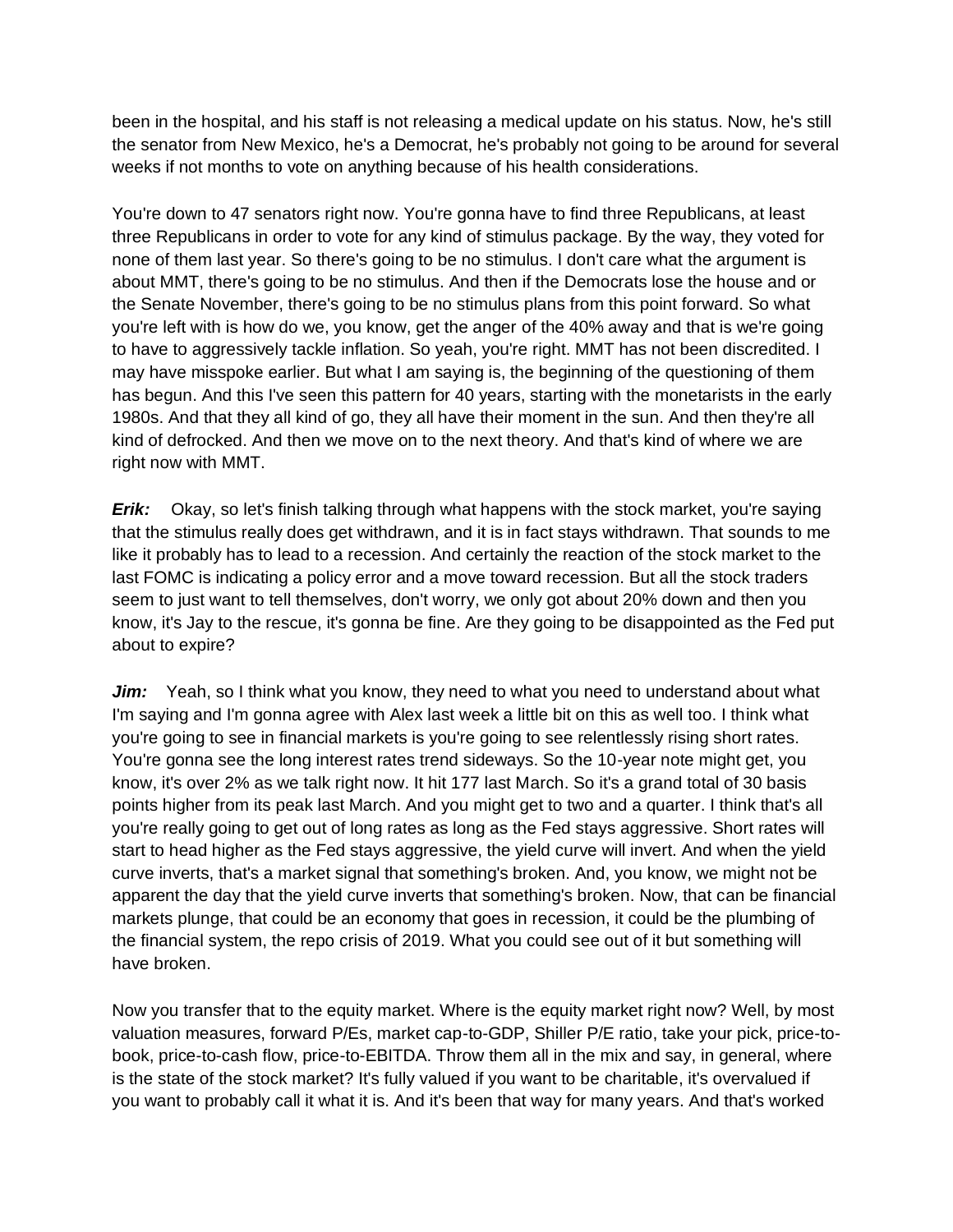because we've been in a zero rate environment with no inflation and very accommodative central banks. Well, if you're now going to be in an inflationary environment, inverted yield curve environment, and hostile central banks, and think that equity prices with full valuation are going to provide you a place to be that's going to be a tough call, I think its going to be tough.

Now that doesn't necessarily mean that equity prices have to plunge. You know, there is arguments to be made that inflation beneficiary stocks could be the place to be like energy or industrials or basic materials. Yeah, but the only problem with that is that they make up like 5 or 6% of the S&P. But long duration assets like technology, healthcare, which have been, you know, where the money has been made. They're really struggling the most and will continue to struggle from here on out. So yeah, I think that, you know, as far as equities go, everything's working against you. You've got inflation, you've got a flattening yield curve come and maybe an inverted yield curve, and you've got a hostile fed that about to begin in March.

Yeah, if you told me you had a P/E of eight, I might say the stock market can handle that. But when you tell me that the forward P/E is still over 20, which is a very rich number, which is still high even relative to the 2000 peak, as well in the market, that's where the valuations are. That only works to buy a 20 P/E, if you've got zero rates, no inflation, and everybody's pulling for the stock market and the Federal Reserve's priorities growth. Well, it's not growth anymore. You've got everything working against it. So I think it's going to be a very tough haul. Yeah, you might find some places to hide in beneficiary of inflation, beneficiary stocks, energy stocks, industrials, that kind of stuff, basic materials, but they're a very small percentage of the overall stock market.

*Erik:* Jim, I want to shift gears completely, because we've only got a few minutes left, and I want to touch on a subject I know I can talk to you about, and frankly, not many other people because when I talk about decentralized finance, and how I see the biggest thing that's ever happened to the finance industry, bigger than the internet, you know, bigger than the personal computer, the biggest thing ever is going to be the tokenization, not just of currencies but of all financial assets over the I think it'll probably take 20 to 30 years to fully play out. When I try to have this conversation with almost everybody in finance and say let's really talk about tokenized assets. And let's talk about where this trend is headed and what it ultimately means long term. And particularly, I have a lot of ideas. In my book, I wrote a whole chapter about my vision of a digital sovereign bond market, which fundamentally changes the playing field in terms of the ability of smaller countries to finance their borrowing needs, and so forth and how it could really change the playing field for equitability of humanity, and I think this is a very fascinating topic.

And every time I try to have it with anybody, they say, oh, yeah, interesting topic. Do you think Bitcoins putting in a double bottom here, you know, 30 whatever thousand. It's like, dude why are you bothering to look at a Bitcoin chart? Why is that even an interesting topic? I don't get it. It seems like nobody wants to look at the long picture here. I know, you're one of the few people I know who does. And I'm going to suggest to you that is I've looked at the entire financial landscape. And I look at the technology that's coming in tokenization. I think fixed income is the low hanging fruit. I think that bonds are basically the most antiquated part of the financial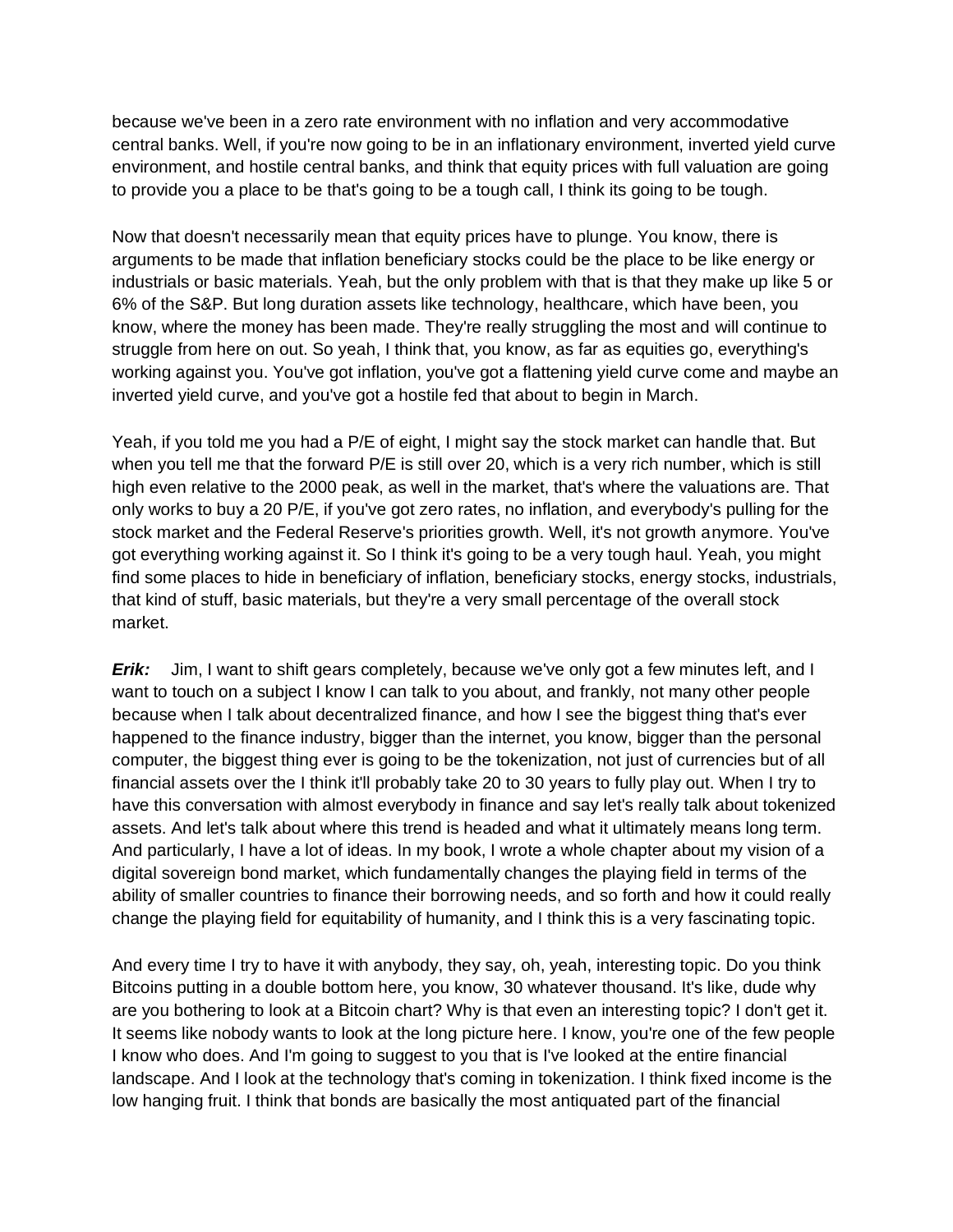system, they're the ripest thing to completely reinvent and replace with something much better. We don't have time here to get into all the details of why I think that but what do you think and as a fixed income guy, what do you see on the horizon? How do you interpret this whole DeFi trend?

*Jim:* Oh, man, I mean, we could do a whole hour on just this one subject right now. But I agree with you. A couple of thoughts. Let me start with one thing you threw out there. First of all, in the crypto space, there's a term that they use called Degen, and Degan is short for degenerate gambler. And it seems like all the traditional financial people are a bunch of degens. They just want to buy a token and watch the number go up. And I've gone the other way, you know, I try to look at the protocols, and I try to understand how they work. I've tried staking. I've tried lending. You know, I've put my tokens in a liquidity pool. I've traded them on automatic market makers. I mean, I'm trying to understand this space for how it's designed and what its purpose is. Instead of just opening a coin base account, buy some BTC and just pine for number go up. And that seems to be where the problem is, with a lot of people. So they they think it's just magic money or magic beans that they're trying to trade up and down. But if you go the next step, and you understand what decentralization means, what a decentralized autonomous organization, a DAO means. What it means to stake a coin, either in a liquidity pool, or borrow against it or lend against it in a borrowing or lending protocol, buy insurance against it and do all of this other stuff.

What comes into focus is your absolutely right, a whole new financial system comes into focus, a whole new capital stack comes into focus. What is you know, the capital stack now at the high end is senior debt then Junior debt. And then at the low end is equities, as well as, and you're starting to change the whole idea of the capital stack, and I agree with you, you could start changing that capital stack at the fixed income end of it. The idea of a token, and then issuing a token and trading a token could be a replacement for fixed income. A lot of people aren't there yet. And part of the reason that they're not there yet, is this gets very uncomfortable for a lot of people in traditional finance. What do you mean we're going to replace my job? We're going to replace what I do? We're gonna replace my company as well. And so they get very nervous about that kind of talk, or the you know, and that comes up being very dismissive in while regulators will never allow it. Why won't regulators really allow it, and then they'll mumble something about investor protection. And I always like to say, you mean incumbent protection is what you're hoping that the regulators are going to wind up doing.

So I would argue to you yes, that what you're seeing is a whole new way of doing things. And it's almost flipped on its head. Because what's interesting that's happened, because of all of the rules we have. You've got these protocols that allow you to borrow and lend and stake your coins and trade your coins and automatic market makers and stuff. And that's open to you and me and everybody else. Anybody can go open an account, move your money to an unregulated wallet like a Dharma or Metamask. And you could start, you know, connecting with these protocols and doing all this stuff. But institutional investors can't. So some of these protocols are creating different levels, which are institutional levels with know your customer and anti-money laundering rules and saying, okay, institutional investor, you could come in here, and we're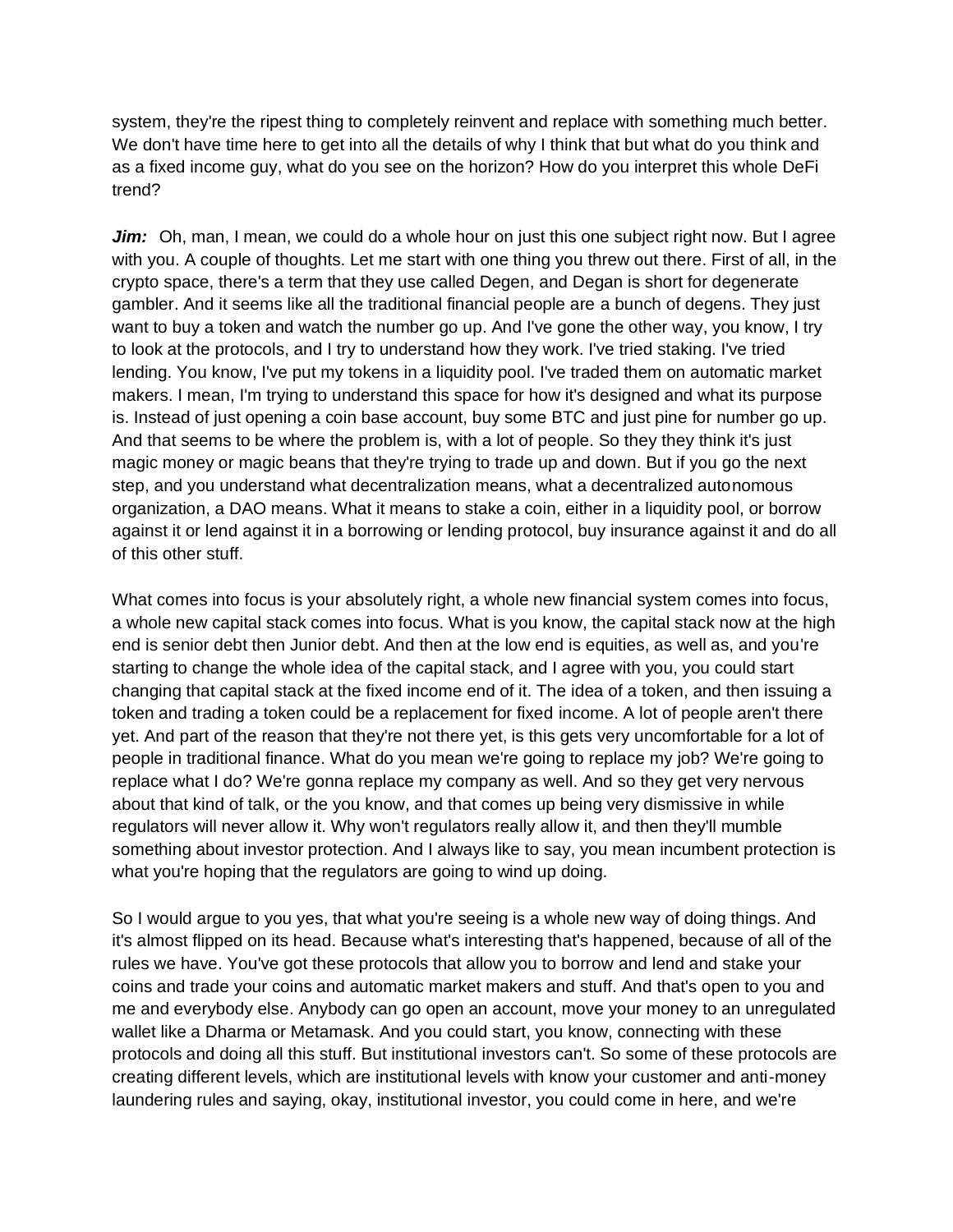going to have a special institutional investor place for you. You're fundamentally at a disadvantage. So we've kind of flipped the script, you're better off in this world, this crypto world, being a retail investor, you've got access to everything, you've got the edge.

If you're an institutional investor, you're hamstrung with all these rules, you're put at a disadvantage. That's kind of the opposite of what the current financial system is right now. So yeah, I agree that this whole world is going to open up something. And I agree with what you said, many years down the road, there is no immediate change coming right now. But over the next generation in a generation, what we consider to be investments and how we invest, and how we think about the way that we raise money, and we allocate money is going to be completely different than it is now. And that also leads to another issue. When I say that oh, yeah, it's going to take a generation. A bunch of people over the age of 55 or 60 you know, that's my age group as well too. You know, oh, okay, good, good, then I don't have to do anything. I just have to sit here and just continue on cause in 5 or 10 years or so I'll just retire. And that poor guy that works for me over down over there. He's 38. He's the guy that has to figure it out. I don't have to figure it out. And the only thing I've always said to them is be careful on that, because this stuff tends to sneak up on you a lot faster than you think. But yeah, I wish we had a whole hour to talk about this because it is a very fascinating subject.

*Erik:* Well, Jim, the single most compelling thing that you just said, at least to my ear was that you could do a whole hour on this because frankly I would love to pitch to you. This is in my book, the reasons that I think it's not about crypto or tokenization of fixed income assets. It's about re-engineering the 500-year old fractional reserve banking system. If you look at the securitization of mortgages we've been doing since the 80s. It proves that FRS is not the only way to orchestrate credit. And I contend there's much better ways to design consumer credit, commercial credit, everything else, you don't need fractionation of assets, you don't have to have this crazy broken system that we've had for 500 years. There is a better way. And every time I try to talk to anybody about it, they want to talk about the price of Bitcoin. So I'm going to put this out to our listeners as a poll.

*Jim:* I was just gonna say, I 100% agree with you just real quick, the fractional reserve system in the in the idea of a corporation with equity in a corporation that was invented in the Renaissance 300 or 400 years ago. And now that we're moving into the digital age, they're not really good models for the digital age. And what we're talking about is a whole new financial system to meet the needs of the digital age.

*Erik:* And here's my contention. When you talk about those 55 to 60 year old guys. Look, the crypto kids know way more than us about cryptocurrency and digital assets and so forth. When it comes to why the fractional reserve banking system is inherently flawed and needs to be better. It's us old guys who have a lot of insight and I think a lot of us are missing the opportunity to learn all about DeFi and tokenized assets and start putting our fundamental knowledge of how the financial system works, which most of the crypto kids have no idea about to work and say how do we apply this new technology in order to make the system much better. Nobody